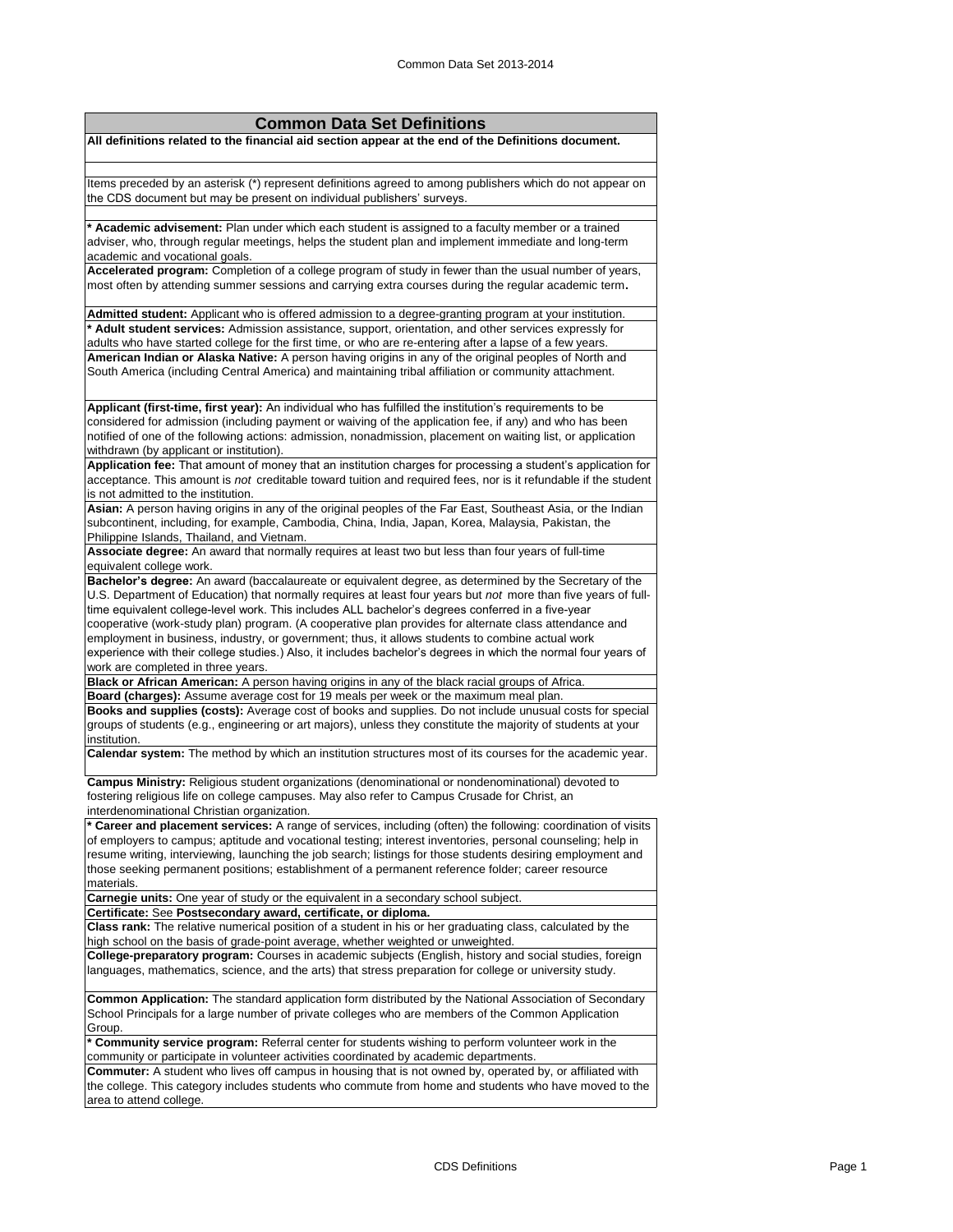**Contact hour:** A unit of measure that represents an hour of scheduled instruction given to students. Also referred to as clock hour. **Continuous basis (for program enrollment):** A calendar system classification that is used by institutions that enroll students at any time during the academic year. For example, a cosmetology school or a word processing school might allow students to enroll and begin studies at various times, with no requirement that classes begin on a certain date. **Cooperative education program:** A program that provides for alternate class attendance and employment in business, industry, or government. **Cooperative housing:** College-owned, -operated, or -affiliated housing in which students share room and board expenses and participate in household chores to reduce living expenses. **\* Counseling service:** Activities designed to assist students in making plans and decisions related to their education, career, or personal development.

**Credit:** Recognition of attendance or performance in an instructional activity (course or program) that can be applied by a recipient toward the requirements for a degree, diploma, certificate, or other formal award.

**Credit course:** A course that, if successfully completed, can be applied toward the number of courses required for achieving a degree, diploma, certificate, or other formal award.

**Credit hour:** A unit of measure representing an hour (50 minutes) of instruction over a 15-week period in a semester or trimester system or a 10-week period in a quarter system. It is applied toward the total number of hours needed for completing the requirements of a degree, diploma, certificate, or other formal award.

**Cross-registration:** A system whereby students enrolled at one institution may take courses at another institution without having to apply to the second institution.

**Deferred admission:** The practice of permitting admitted students to postpone enrollment, usually for a period of one academic term or one year.

**Degree:** An award conferred by a college, university, or other postsecondary education institution as official recognition for the successful completion of a program of studies.

**Degree-seeking students:** Students enrolled in courses for credit who are recognized by the institution as seeking a degree or formal award. At the undergraduate level, this is intended to include students enrolled in vocational or occupational programs.

**Differs by program (calendar system):** A calendar system classification that is used by institutions that have occupational/vocational programs of varying length. These schools may enroll students at specific times depending on the program desired. For example, a school might offer a two-month program in January, March, May, September, and November; and a three-month program in January, April, and October.

**Diploma:** See **Postsecondary award, certificate, or diploma.**

**Distance learning:** An option for earning course credit at off-campus locations via cable television, internet, satellite classes, videotapes, correspondence courses, or other means.

**Doctor's degree-research/scholarship:** A Ph.D. or other doctor's degree that requires advanced work beyond the master's level, including the preparation and defense of a dissertation based on original research, or the planning and execution of an original project demonstrating substantial artistic or scholarly achievement. Some examples of this type of degree may include Ed.D., D.M.A., D.B.A., D.Sc., D.A., or D.M, and others, as designated by the awarding institution.

**Doctor's degree-professional practice:** A doctor's degree that is conferred upon completion of a program providing the knowledge and skills for the recognition, credential, or license required for professional practice. The degree is awarded after a period of study such that the total time to the degree, including both pre-professional and professional preparation, equals at least six full-time equivalent academic years. Some of these degrees were formerly classified as "first-professional" and may include: Chiropractic (D.C. or D.C.M.); Dentistry (D.D.S. or D.M.D.); Law (L.L.B. or J.D.); Medicine (M.D.); Optometry (O.D.); Osteopathic Medicine (D.O); Pharmacy (Pharm.D.); Podiatry (D.P.M., Pod.D., D.P.); or, Veterinary Medicine (D.V.M.), and others, as designated by the awarding institution.

**Doctor's degree-other:** A doctor's degree that does not meet the definition of a doctor's degree research/scholarship or a doctor's degree - professional practice.

**Double major:** Program in which students may complete two undergraduate programs of study simultaneously.

**Dual enrollment:** A program through which high school students may enroll in college courses while still enrolled in high school. Students are not required to apply for admission to the college in order to participate.

**Early action plan:** An admission plan that allows students to apply and be notified of an admission decision well in advance of the regular notification dates. If admitted, the candidate is not committed to enroll; the student may reply to the offer under the college's regular reply policy.

**Early admission:** A policy under which students who have not completed high school are admitted and enroll full time in college, usually after completion of their junior year.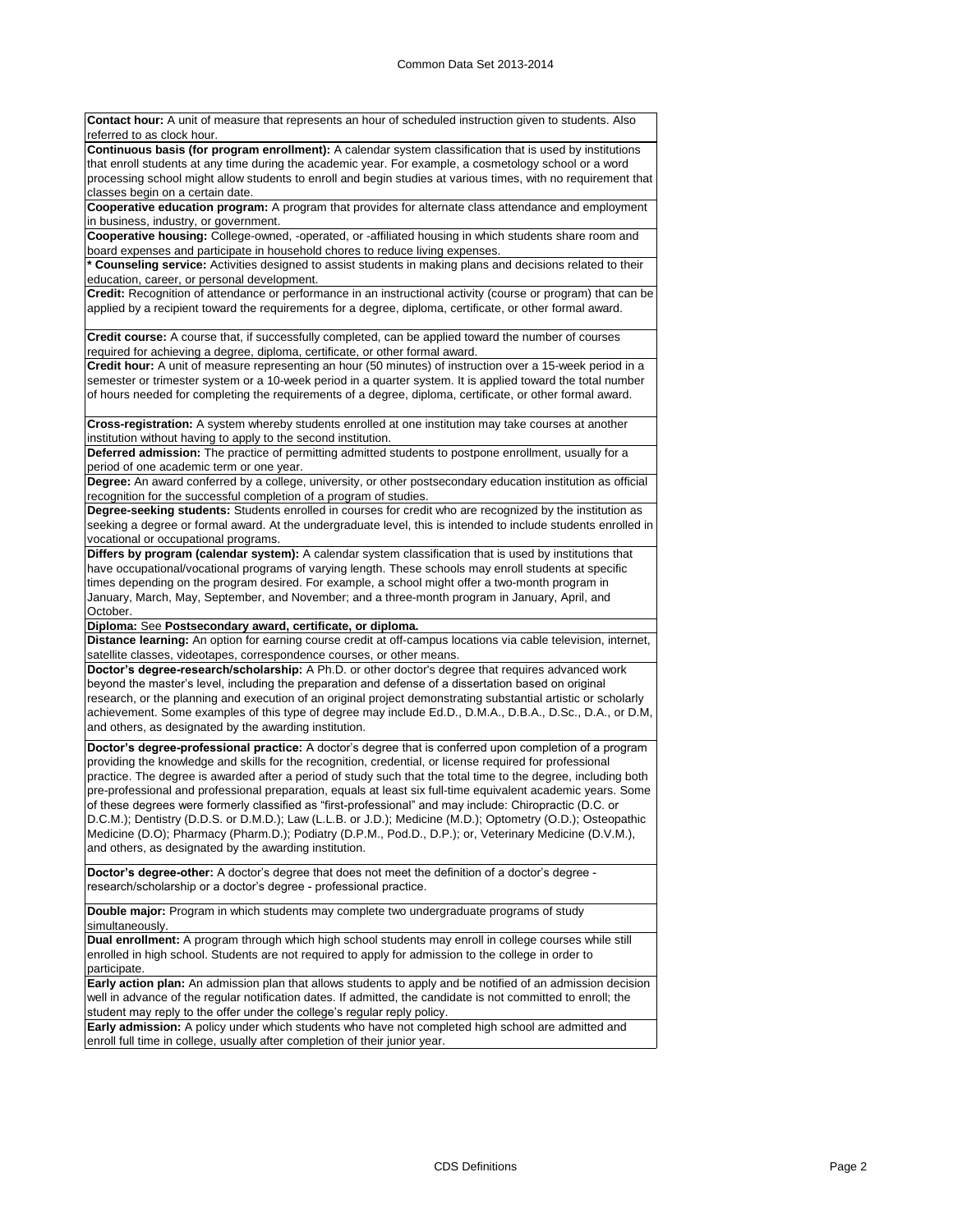**Early decision plan:** A plan that permits students to apply and be notified of an admission decision (and financial aid offer if applicable) well in advance of the regular notification date. Applicants agree to accept an offer of admission and, if admitted, to withdraw their applications from other colleges. There are three possible decisions for early decision applicants: admitted, denied, or not admitted but forwarded for consideration with the regular applicant pool, without prejudice.

**English as a Second Language (ESL):** A course of study designed specifically for students whose native language is not English.

**Exchange student program-domestic:** Any arrangement between a student and a college that permits study for a semester or more at another college **in the United States** without extending the amount of time required for a degree. **See also Study abroad**.

**External degree program:** A program of study in which students earn credits toward a degree through independent study, college courses, proficiency examinations, and personal experience. External degree programs require minimal or no classroom attendance.

**Extracurricular activities (as admission factor):** Special consideration in the admissions process given for participation in both school and nonschool-related activities of interest to the college, such as clubs, hobbies, student government, athletics, performing arts, etc.

First-time student: A student attending any institution for the first time at the level enrolled. Includes students enrolled in the fall term who attended a postsecondary institution for the first time at the same level in the prior summer term. Also includes students who entered with advanced standing (college credit earned before graduation from high school).

**First-time, first-year (freshman) student:** A student attending any institution for the first time at the undergraduate level. Includes students enrolled in the fall term who attended college for the first time in the prior summer term. Also includes students who entered with advanced standing (college credits earned before graduation from high school).

**First-year student:** A student who has completed less than the equivalent of 1 full year of undergraduate work; that is, less than 30 semester hours (in a 120-hour degree program) or less than 900 contact hours.

**Freshman:** A first-year undergraduate student.

**\*Freshman/new student orientation:** Orientation addressing the academic, social, emotional, and intellectual issues involved in beginning college. May be a few hours or a few days in length; at some colleges, there is a fee.

**Full-time student (undergraduate):** A student enrolled for 12 or more semester credits, 12 or more quarter credits, or 24 or more contact hours a week each term.

**Geographical residence (as admission factor):** Special consideration in the admission process given to students from a particular region, state, or country of residence.

**Grade-point average (academic high school GPA):** The sum of grade points a student has earned in secondary school divided by the number of courses taken. The most common system of assigning numbers to grades counts four points for an A, three points for a B, two points for a C, one point for a D, and no points for an E or F. Unweighted GPA's assign the same weight to each course. Weighting gives students additional points for their grades in advanced or honors courses.

**Graduate student:** A student who holds a bachelor's or equivalent, and is taking courses at the postbaccalaureate level.

**\* Health services:** Free or low cost on-campus primary and preventive health care available to students.

**High school diploma or recognized equivalent:** A document certifying the successful completion of a prescribed secondary school program of studies, or the attainment of satisfactory scores on the Tests of General Educational Development (GED), or another state-specified examination.

**Hispanic or Latino:** A person of Mexican, Puerto Rican, Cuban, South or Central American, or other Spanish culture or origin, regardless of race.

**Honors program:** Any special program for very able students offering the opportunity for educational enrichment, independent study, acceleration, or some combination of these.

**Independent study:** Academic work chosen or designed by the student with the approval of the department concerned, under an instructor's supervision, and usually undertaken outside of the regular classroom structure.

**In-state tuition:** The tuition charged by institutions to those students who meet the state's or institution's residency requirements.

**International student:** See **Nonresident alien.**

**International student group:** Student groups that facilitate cultural dialogue, support a diverse campus, assist international students in acclimation and creating a social network.

**Internship:** Any short-term, supervised work experience usually related to a student's major field, for which the student earns academic credit. The work can be full- or part-time, on- or off-campus, paid or unpaid.

**\* Learning center:** Center offering assistance through tutors, workshops, computer programs, or audiovisual equipment in reading, writing, math, and skills such as taking notes, managing time, taking tests.

**\* Legal services:** Free or low cost legal advice for a range of issues (personal and other).

**Liberal arts/career combination:** Program in which a student earns undergraduate degrees in two separate fields, one in a liberal arts major and the other in a professional or specialized major, whether on campus or through cross-registration.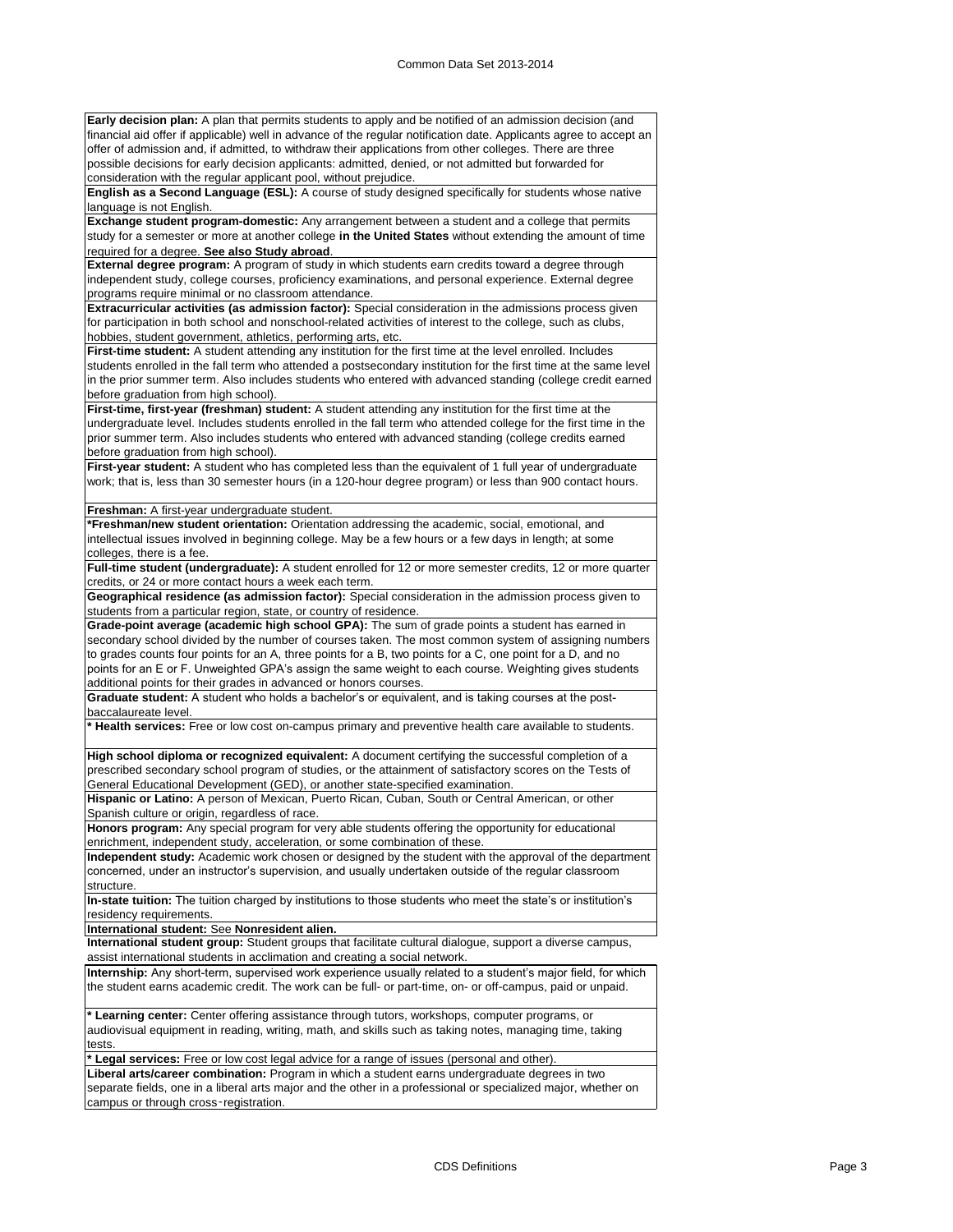**Master's degree:** An award that requires the successful completion of a program of study of generally one or two full-time equivalent academic years of work beyond the bachelor's degree. Some of these degrees, such as those in Theology (M.Div., M.H.L./Rav) that were formerly classified as "first-professional", may require more than two full-time equivalent academic years of work.

**Minority affiliation (as admission factor):** Special consideration in the admission process for members of designated racial/ethnic minority groups.

**\* Minority student center:** Center with programs, activities, and/or services intended to enhance the college experience of students of color.

**Model United Nations:** A simulation activity focusing on conflict resolution, globalization, and diplomacy. Assuming roles as foreign ambassadors and "delegates," students conduct research, engage in debate, draft resolutions, and may participate in a national Model UN conference.

**Native Hawaiian or Other Pacific Islander:** A person having origins in any of the original peoples of Hawaii, Guam, Samoa, or other Pacific Islands.

**Nonresident alien:** A person who is not a citizen or national of the United States and who is in this country on a visa or temporary basis and does not have the right to remain indefinitely.

**\* On-campus day care:** Licensed day care for students' children (usually age 3 and up); usually for a fee.

**Open admission:** Admission policy under which virtually all secondary school graduates or students with GED equivalency diplomas are admitted without regard to academic record, test scores, or other qualifications.

**Other expenses (costs):** Include average costs for clothing, laundry, entertainment, medical (if not a required fee), and furnishings.

**Out-of-state tuition:** The tuition charged by institutions to those students who do not meet the institution's or state's residency requirements.

Part-time student (undergraduate): A student enrolled for fewer than 12 credits per semester or quarter, or fewer than 24 contact hours a week each term.

**\* Personal counseling**: One-on-one or group counseling with trained professionals for students who want to explore personal, educational, or vocational issues.

**Post-baccalaureate certificate:** An award that requires completion of an organized program of study requiring 18 credit hours beyond the bachelor's; designed for persons who have completed a baccalaureate degree but do not meet the requirements of academic degrees carrying the title of master.

**Post-master's certificate:** An award that requires completion of an organized program of study of 24 credit hours beyond the master's degree but does not meet the requirements of academic degrees at the doctoral level.

**Postsecondary award, certificate, or diploma:** Includes the following three IPEDS definitions for postsecondary awards, certificates, and diplomas of varying durations and credit/contact hour requirements—

*Less Than 1 Academic Year:* Requires completion of an organized program of study at the postsecondary level (below the baccalaureate degree) in less than 1 academic year (2 semesters or 3 quarters) or in less than 900 contact hours by a student enrolled full-time.

*At Least 1 But Less Than 2 Academic Years:* Requires completion of an organized program of study at the postsecondary level (below the baccalaureate degree) in at least 1 but less than 2 full-time equivalent academic years, or designed for completion in at least 30 but less than 60 credit hours, or in at least 900 but less than 1,800 contact hours.

*At Least 2 But Less Than 4 Academic Years:* Requires completion of an organized program of study at the postsecondary level (below the baccalaureate degree) in at least 2 but less than 4 full-time equivalent academic years, or designed for completion in at least 60 but less than 120 credit hours, or in at least 1,800 but less than 3,600 contact hours.

**Private institution:** An educational institution controlled by a private individual(s) or by a nongovernmental agency, usually supported primarily by other than public funds, and operated by other than publicly elected or appointed officials.

**Private for-profit institution:** A private institution in which the individual(s) or agency in control receives compensation, other than wages, rent, or other expenses for the assumption of risk.

**Private nonprofit institution:** A private institution in which the individual(s) or agency in control receives no compensation, other than wages, rent, or other expenses for the assumption of risk. These include both independent nonprofit schools and those affiliated with a religious organization.

**Proprietary institution:** See **Private for-profit institution.**

**Public institution:** An educational institution whose programs and activities are operated by publicly elected or appointed school officials, and which is supported primarily by public funds.

**Quarter calendar system:** A calendar system in which the academic year consists of three sessions called quarters of about 12 weeks each. The range may be from 10 to 15 weeks. There may be an additional quarter in the summer.

**Race/ethnicity:** Category used to describe groups to which individuals belong, identify with, or belong in the eyes of the community. The categories do not denote scientific definitions of anthropological origins. A person may be counted in only one group.

**Race/ethnicity unknown:** Category used to classify students or employees whose race/ethnicity is not known and whom institutions are unable to place in one of the specified racial/ethnic categories.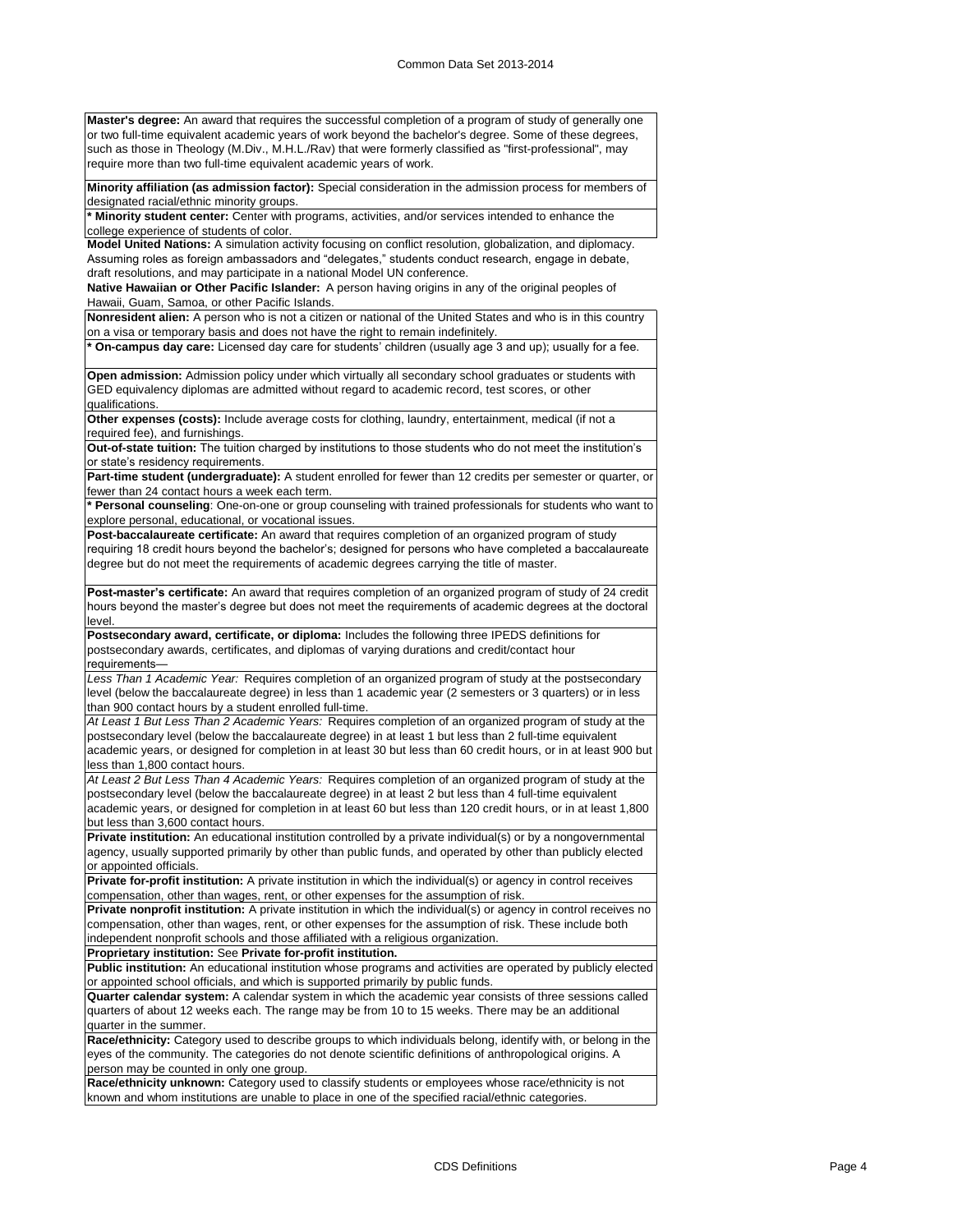**Religious affiliation/commitment (as admission factor):** Special consideration given in the admission process for affiliation with a certain church or faith/religion, commitment to a religious vocation, or .<br>observance of certain religious tenets/lifestyle.

**\* Religious counseling:** One-on-one or group counseling with trained professionals for students who want to explore religious problems or issues.

**\* Remedial services:** Instructional courses designed for students deficient in the general competencies necessary for a regular postsecondary curriculum and educational setting.

**Required fees:** Fixed sum charged to students for items not covered by tuition and required of such a large proportion of all students that the student who does NOT pay is the exception. Do not include application fees or optional fees such as lab fees or parking fees.

**Resident alien or other eligible non-citizen:** A person who is not a citizen or national of the United States and who has been admitted as a legal immigrant for the purpose of obtaining permanent resident alien status (and who holds either an alien registration card [Form I-551 or I-151], a Temporary Resident Card [Form I-688], or an Arrival-Departure Record [Form I-94] with a notation that conveys legal immigrant status, such as Section 207 Refugee, Section 208 Asylee, Conditional Entrant Parolee or Cuban-Haitian).

**Room and board (charges)—on campus:** Assume double occupancy in institutional housing and 19 meals per week (or maximum meal plan).

**Secondary school record (as admission factor):** Information maintained by the secondary school that may include such things as the student's high school transcript, class rank, GPA, and teacher and counselor recommendations.

**Semester calendar system:** A calendar system that consists of two semesters during the academic year with about 16 weeks for each semester of instruction. There may be an additional summer session.

**Student-designed major:** A program of study based on individual interests, designed with the assistance of an adviser.

**Study abroad:** Any arrangement by which a student completes part of the college program studying in another country. Can be at a campus abroad or through a cooperative agreement with some other U.S. college or an institution of another country.

**\* Summer session:** A summer session is shorter than a regular semester and not considered part of the academic year. It is not the third term of an institution operating on a trimester system or the fourth term of an institution operating on a quarter calendar system. The institution may have 2 or more sessions occurring in the summer months. Some schools, such as vocational and beauty schools, have year-round classes with no separate summer session.

**Talent/ability (as admission factor):** Special consideration given to students with demonstrated talent/abilities in areas of interest to the institution (e.g., sports, the arts, languages, etc.).

**Teacher certification program:** Program designed to prepare students to meet the requirements for certification as teachers in elementary, middle/junior high, and secondary schools.

**Transfer applicant:** An individual who has fulfilled the institution's requirements to be considered for admission (including payment or waiving of the application fee, if any) and who has previously attended another college or university and earned college-level credit.

**Transfer student:** A student entering the institution for the first time but known to have previously attended a postsecondary institution at the same level (e.g., undergraduate). The student may transfer with or without credit.

**Transportation (costs):** Assume two round trips to student's hometown per year for students in institutional housing or daily travel to and from your institution for commuter students.

**Trimester calendar system:** An academic year consisting of 3 terms of about 15 weeks each.

**Tuition:** Amount of money charged to students for instructional services. Tuition may be charged per term, per course, or per credit.

**\* Tutoring:** May range from one-on-one tutoring in specific subjects to tutoring in an area such as math, reading, or writing. Most tutors are college students; at some colleges, they are specially trained and certified.

**Unit:** a standard of measurement representing hours of academic instruction (e.g., semester credit, quarter credit, contact hour).

**Undergraduate:** A student enrolled in a four- or five-year bachelor's degree program, an associate degree program, or a vocational or technical program below the baccalaureate.

**\* Veteran's counseling:** Helps veterans and their dependents obtain benefits for their selected program and provides certifications to the Veteran's Administration. May also provide personal counseling on the transition from the military to a civilian life.

**\* Visually impaired:** Any person whose sight loss is not correctable and is sufficiently severe as to adversely affect educational performance.

**Volunteer work (as admission factor):** Special consideration given to students for activity done on a volunteer basis (e.g., tutoring, hospital care, working with the elderly or disabled) as a service to the community or the public in general.

Wait list: List of students who meet the admission requirements but will only be offered a place in the class if space becomes available.

**Weekend college:** A program that allows students to take a complete course of study and attend classes only on weekends.